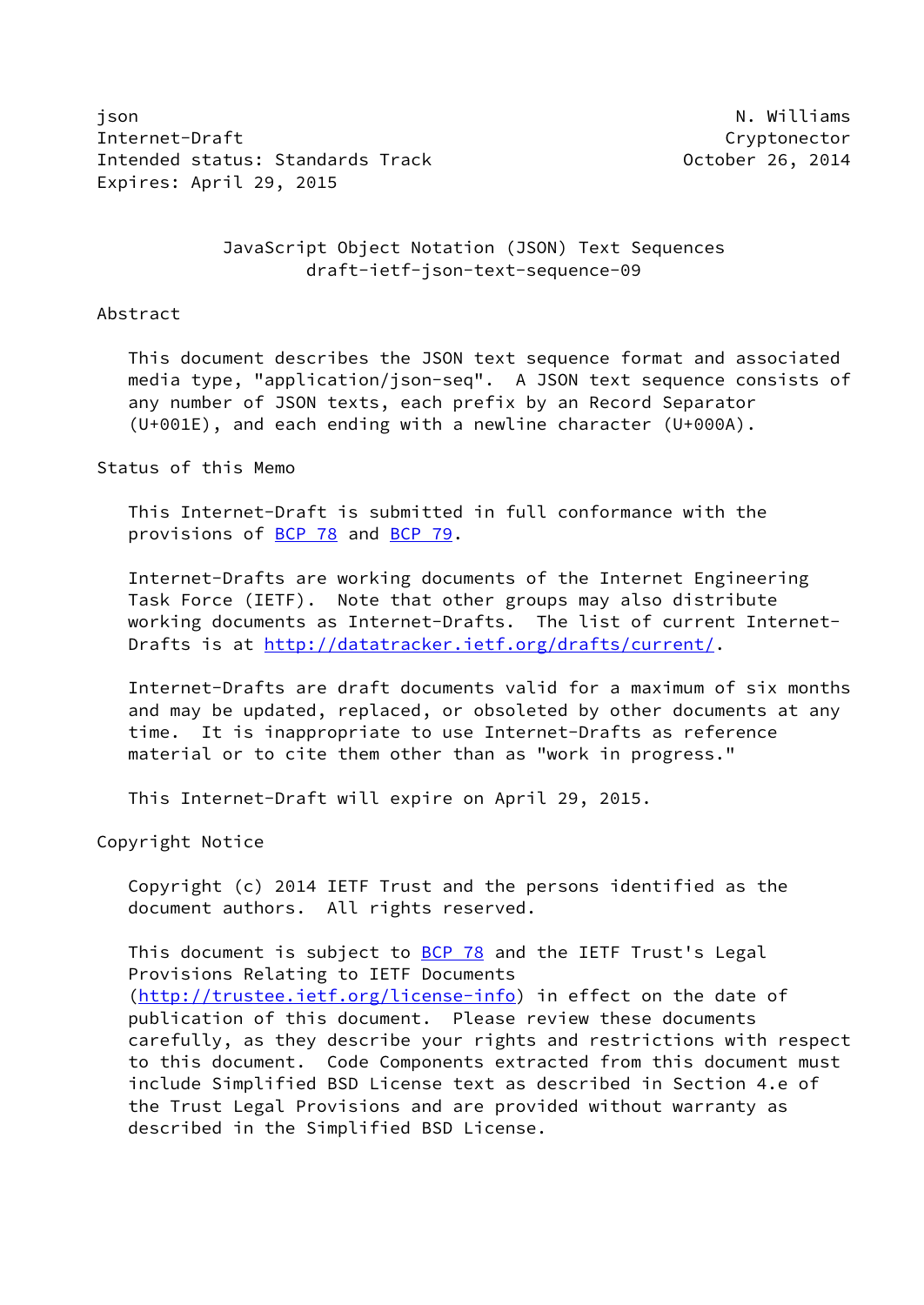# Internet-Draft JSON Text Sequences October 2014

## Table of Contents

|      | Introduction and Motivation 3                                     |  |
|------|-------------------------------------------------------------------|--|
|      | 1.1. Conventions used in this document 3                          |  |
| 2.   | JSON Text Sequence Format $\frac{4}{5}$                           |  |
| 2.1. | JSON text sequence parsing $\frac{4}{5}$                          |  |
| 2.2. | JSON text sequence encoding $\frac{4}{5}$                         |  |
| 2.3. | Incomplete JSON texts are not fatal $\ldots \ldots \ldots \ldots$ |  |
| 2.4. | Top-level numeric values $\cdots$ 5                               |  |
| 3.   | Security Considerations 6                                         |  |
| 4.   |                                                                   |  |
| 5.   |                                                                   |  |
| 6.   |                                                                   |  |
|      |                                                                   |  |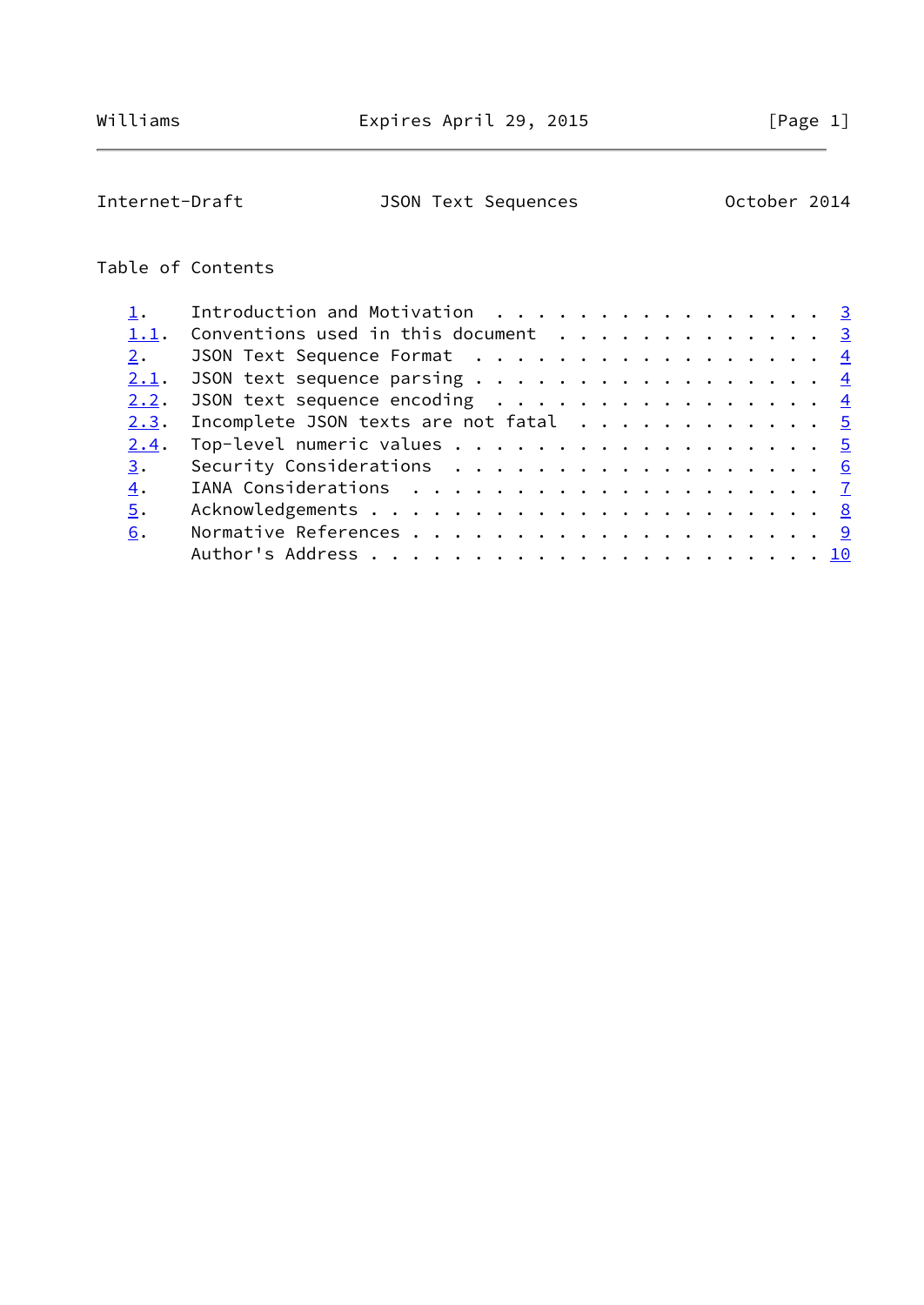Williams **Expires April 29, 2015** [Page 2]

<span id="page-2-1"></span>

Internet-Draft JSON Text Sequences October 2014

### <span id="page-2-0"></span>[1](#page-2-0). Introduction and Motivation

The JavaScript Object Notation (JSON) [[RFC7159](https://datatracker.ietf.org/doc/pdf/rfc7159)] is a very handy serialization format. However, when serializing a large sequence of values as an array, or a possibly indeterminate-length or never ending sequence of values, JSON becomes difficult to work with.

 Consider a sequence of one million values, each possibly 1 kilobyte when encoded -- roughly one gigabyte. It is often desirable to process such a dataset in an incremental manner: without having to first read all of it before beginning to produce results. Traditionally the way to do this with JSON is to use a "streaming" parser, but these are neither widely available, widely used, nor easy to use.

 This document describes the concept and format of "JSON text sequences", which are specifically not JSON texts themselves but are composed of (possible) JSON texts. JSON text sequences can be parsed (and produced) incrementally without having to have a streaming parser (nor streaming encoder).

<span id="page-2-2"></span>[1.1](#page-2-2). Conventions used in this document

 The key words "MUST", "MUST NOT", "REQUIRED", "SHALL", "SHALL NOT", "SHOULD", "SHOULD NOT", "RECOMMENDED", "NOT RECOMMENDED", "MAY", and "OPTIONAL" in this document are to be interpreted as described in  $[REC2119]$ .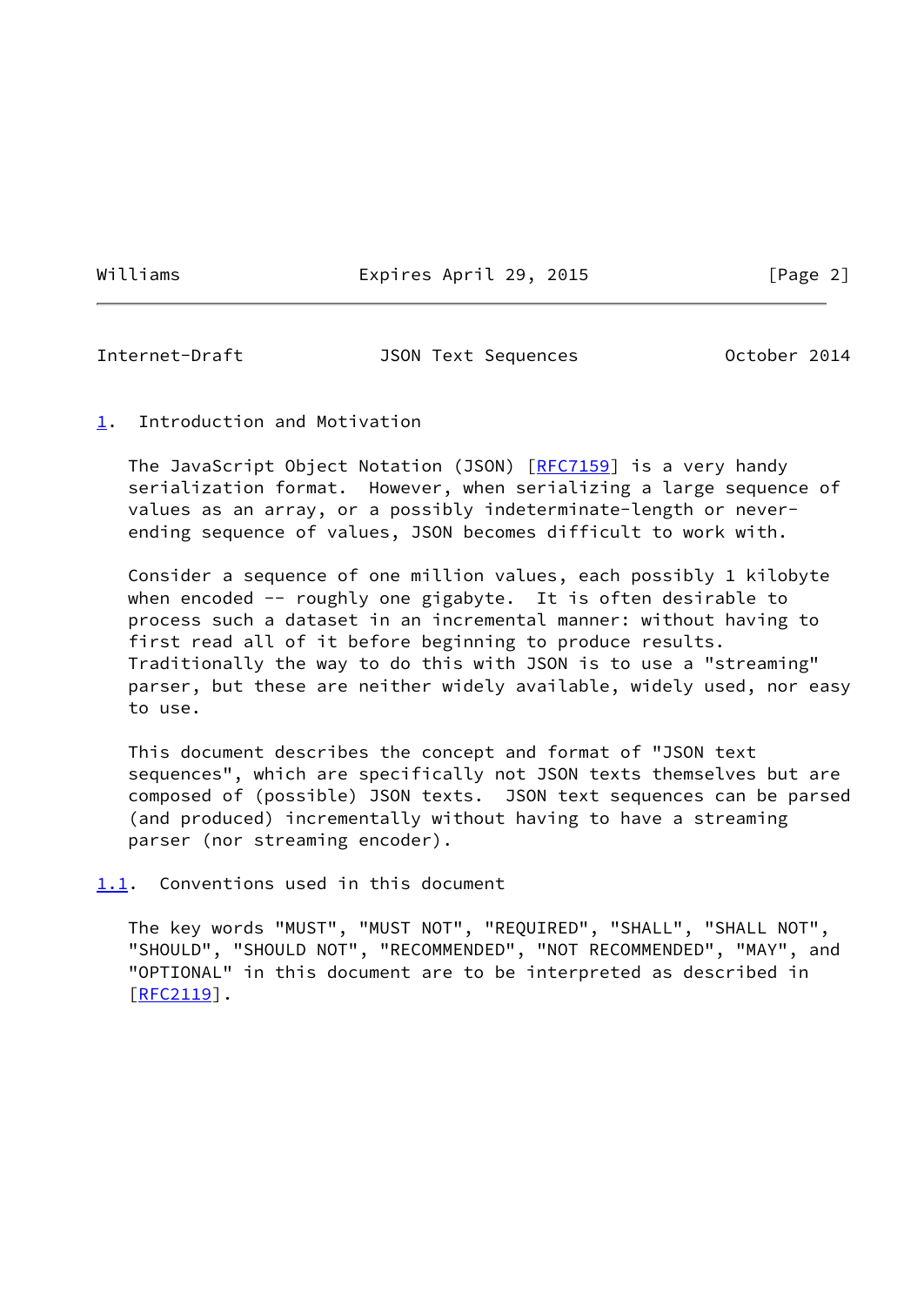Williams **Expires April 29, 2015** [Page 3]

<span id="page-3-1"></span>

Internet-Draft JSON Text Sequences October 2014

<span id="page-3-0"></span>[2](#page-3-0). JSON Text Sequence Format

 Two different sets of ABNF rules are provided for the definition of JSON text sequences: one for parsers, and one for encoders. Having two different sets of rules permits recovery by parsers from sequences where some the elements are truncated for whatever reason. The syntax for parsers is specified in terms of octet strings which are then interpreted as JSON texts if possible. The syntax for encoders, on the other hand, assumes that sequence elements are not truncated.

<span id="page-3-2"></span>[2.1](#page-3-2). JSON text sequence parsing

The ABNF [\[RFC5234](https://datatracker.ietf.org/doc/pdf/rfc5234)] for the JSON text sequence parser is as given in Figure 1.

JSON-sequence =  $*(1*RS \text{ possible}-JSON)$ RS = %x1E; "record separator" (RS), see [RFC20](https://datatracker.ietf.org/doc/pdf/rfc20) possible-JSON =  $1*(not-RS)$ ; attempt to parse as UTF-8-encoded ; JSON text (see [RFC7159](https://datatracker.ietf.org/doc/pdf/rfc7159)) not-RS = %x00-1d / %x1f-ff; any octets other than RS

Figure 1: JSON text sequence ABNF

 In prose: a series of octet strings, each containing any octet other than a record separator (RS) (0x1E) [\[RFC0020](https://datatracker.ietf.org/doc/pdf/rfc0020)], all octet strings separated from each other by RS octets. Each octet string in the sequence is to be parsed as a JSON text.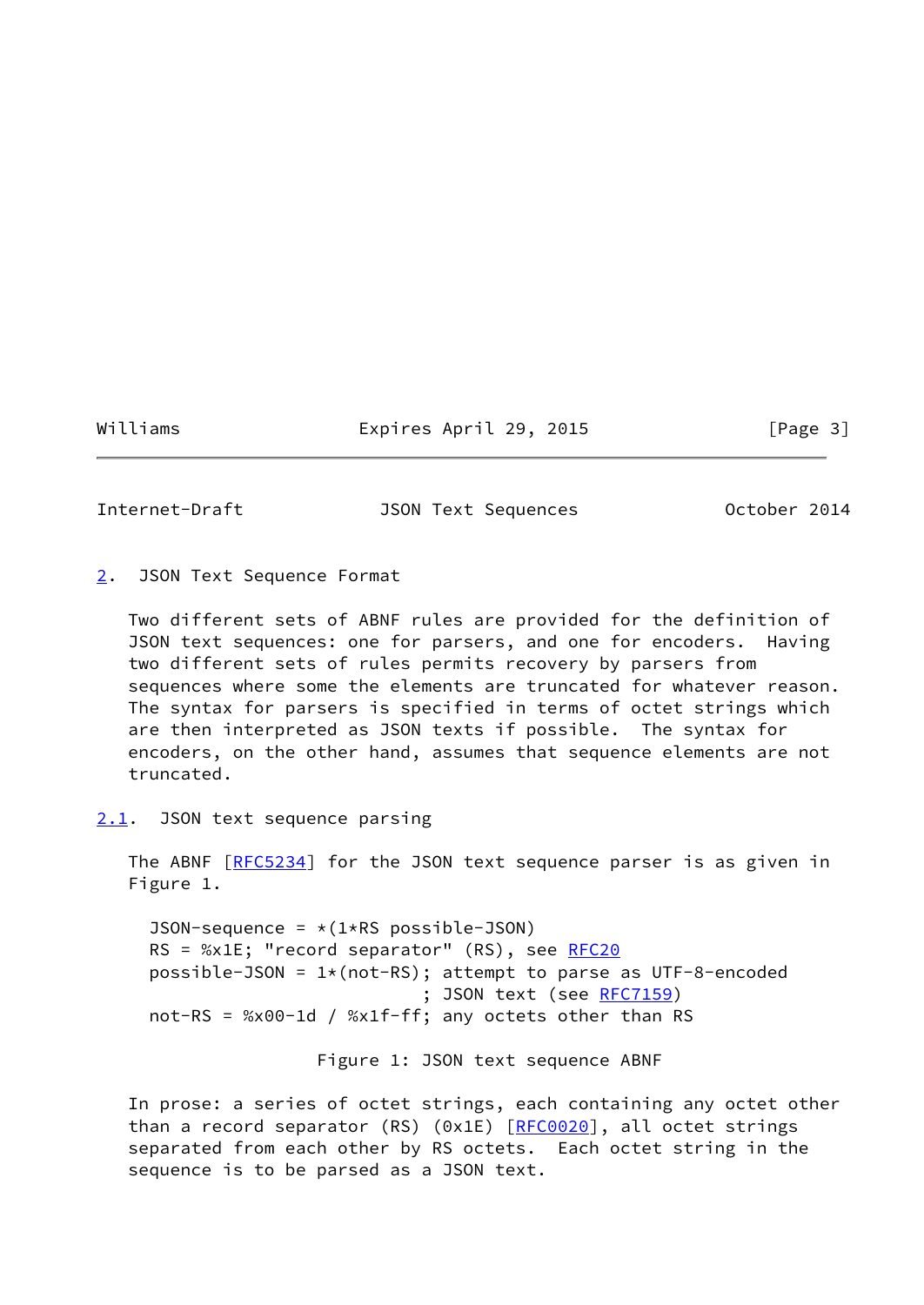If parsing of such an octet string as a JSON text fails, the parser SHOULD nonetheless continue parsing the remainder of the sequence. The parser should report such failures to applications (which might choose to terminate parsing of a sequence). Multiple consecutive RS octets do not denote empty sequence elements between them, and can be ignored.

There is no end of sequence indicator.

<span id="page-4-0"></span>[2.2](#page-4-0). JSON text sequence encoding

The ABNF for the JSON text sequence encoder is given in Figure 2.

JSON-sequence =  $*(RS$  JSON-text LF)  $RS = %x1E; see RFC20$ LF = %x0A; "line feed" (LF), see [RFC20](https://datatracker.ietf.org/doc/pdf/rfc20) JSON-text =  $\langle$ given by [RFC7159](https://datatracker.ietf.org/doc/pdf/rfc7159)>

Figure 2: JSON text sequence ABNF

Williams **Expires April 29, 2015** [Page 4]

<span id="page-4-2"></span>Internet-Draft JSON Text Sequences October 2014

 In prose: any number of JSON texts, each preceded by one ASCII RS character and each followed by a line feed (LF). Since RS is an ASCII control character it may only appear in JSON strings in escaped form (see [[RFC7159](https://datatracker.ietf.org/doc/pdf/rfc7159)]), and since RS may not appear in JSON texts in any other form, RS unambiguously delimits the start of any element in the sequence. RS is sufficient to unambiguously delimit all top level JSON value types other than numbers. Following each JSON text in the sequence with an LF allows detection of truncated JSON texts consisting of a number at the top-level.

 Note that on some systems it's possible to input RS by typing 'ctrl-^'. This is helpful when constructing a sequence manually with a text editor.

<span id="page-4-1"></span>[2.3](#page-4-1). Incomplete JSON texts are not fatal

Per- [Section 2.1](#page-3-2), JSON text sequence parsers SHOULD NOT abort when an octet string contains a malformed JSON text. Such a situation may arise in contexts where, for example, append-writes to log files are truncated by the filesystem (e.g., due to a crash, or administrative process termination).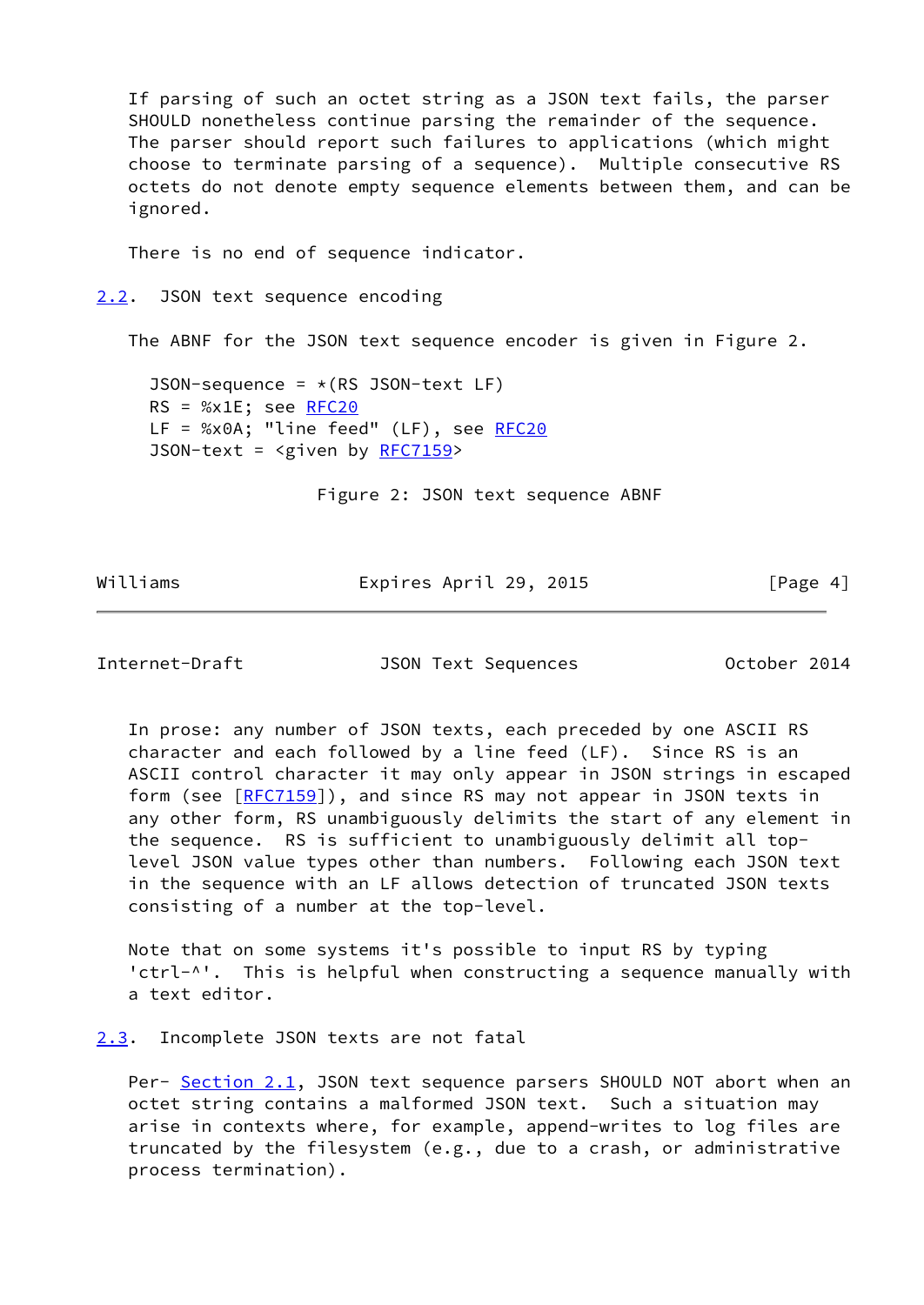### <span id="page-5-0"></span>[2.4](#page-5-0). Top-level numeric values

 Parsers MUST check that any JSON texts that are a top-level number include JSON whitespace ("ws" ABNF rule from [\[RFC7159](https://datatracker.ietf.org/doc/pdf/rfc7159)]) after the number, otherwise the JSON-text may have been truncated. Parsers MUST NOT report JSON-text sequence elements consisting of top-level numbers that may have been truncated in the same way they would a complete JSON-text. Parsers MAY report such texts as errors (including, optionally, the parsed text and/or the original octet string).

<span id="page-5-2"></span>

| Williams       | Expires April 29, 2015     | [Page 5]     |  |
|----------------|----------------------------|--------------|--|
|                |                            |              |  |
| Internet-Draft | <b>JSON Text Sequences</b> | October 2014 |  |

### <span id="page-5-1"></span>[3](#page-5-1). Security Considerations

All the security considerations of JSON [\[RFC7159](https://datatracker.ietf.org/doc/pdf/rfc7159)] apply. This format provides no cryptographic integrity protection of any kind.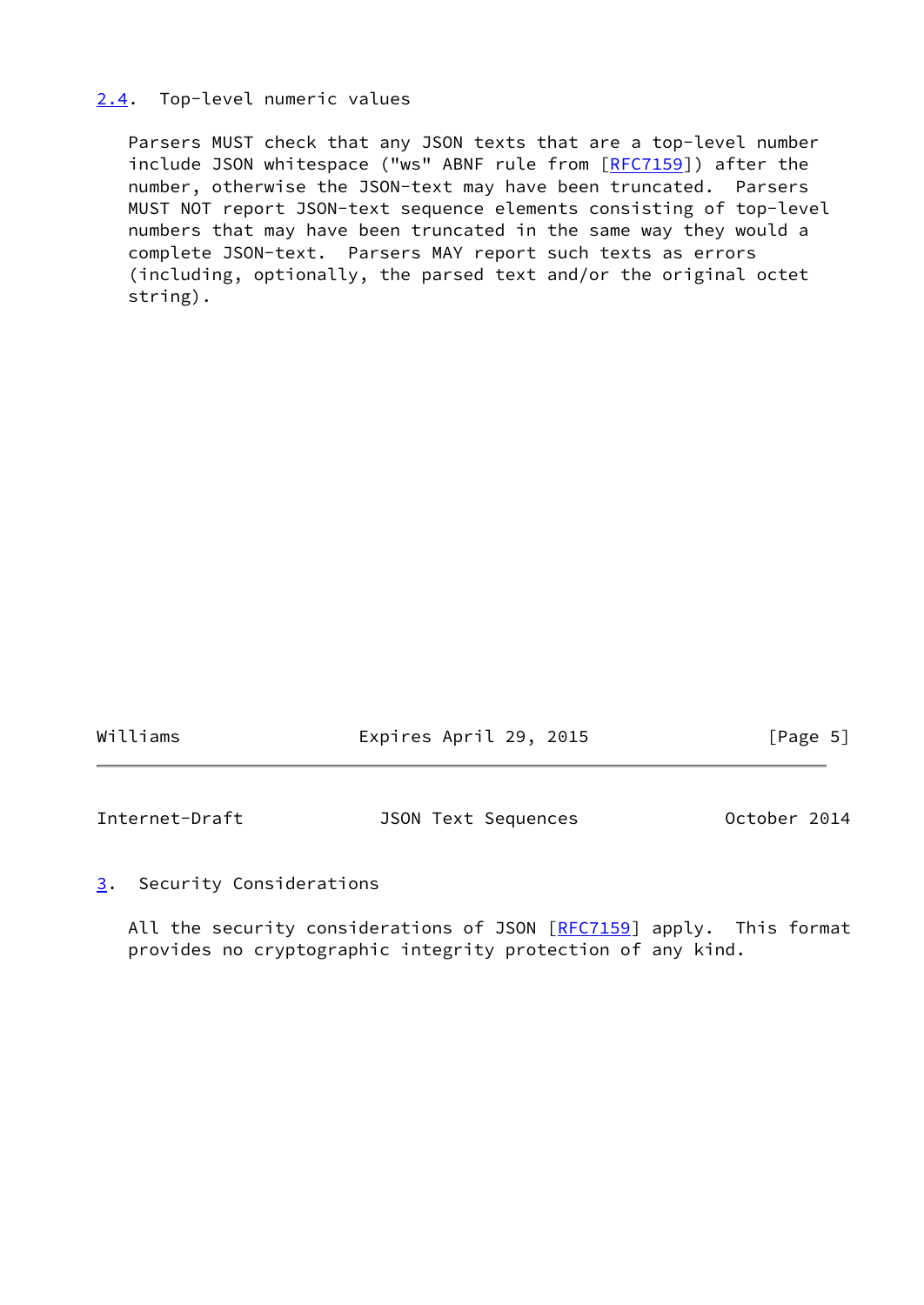|  |  | Williams |
|--|--|----------|
|  |  |          |

Expires April 29, 2015 [Page 6]

<span id="page-6-1"></span>Internet-Draft JSON Text Sequences October 2014

<span id="page-6-0"></span>[4](#page-6-0). IANA Considerations

The MIME media type for JSON text sequences is application/json-seq.

Type name: application

Subtype name: json-seq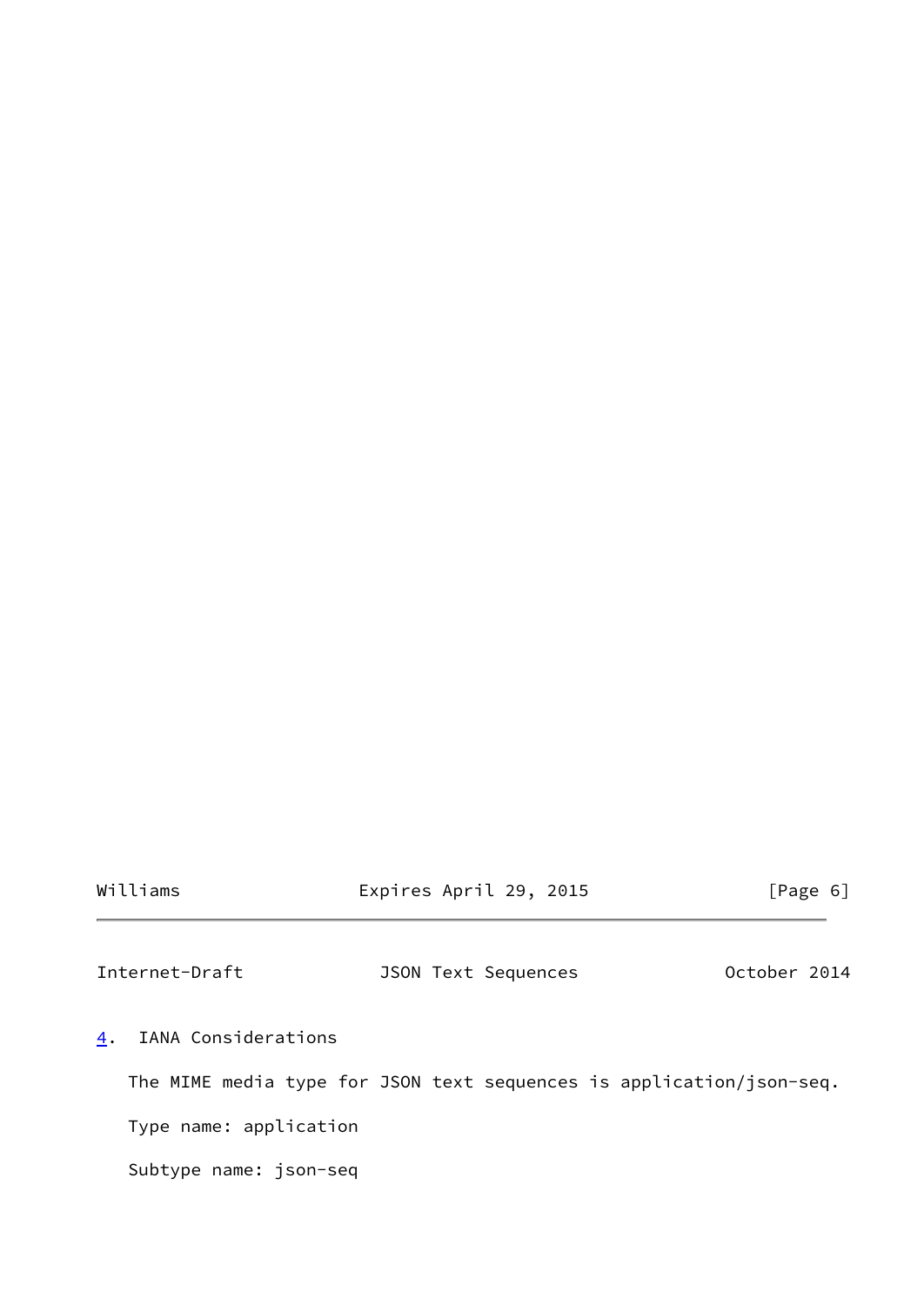Required parameters: n/a

Optional parameters: n/a

Encoding considerations: binary

 Security considerations: See <this document, once published>, [Section 3](#page-5-1).

Interoperability considerations: Described herein.

Published specification: <this document, once published>.

Applications that use this media type: <br />by publication time [<https://stedolan.github.io/jq](https://stedolan.github.io/jq)> is likely to support this format>.

Williams **Expires April 29, 2015** [Page 7]

<span id="page-7-1"></span>

Internet-Draft JSON Text Sequences October 2014

<span id="page-7-0"></span>[5](#page-7-0). Acknowledgements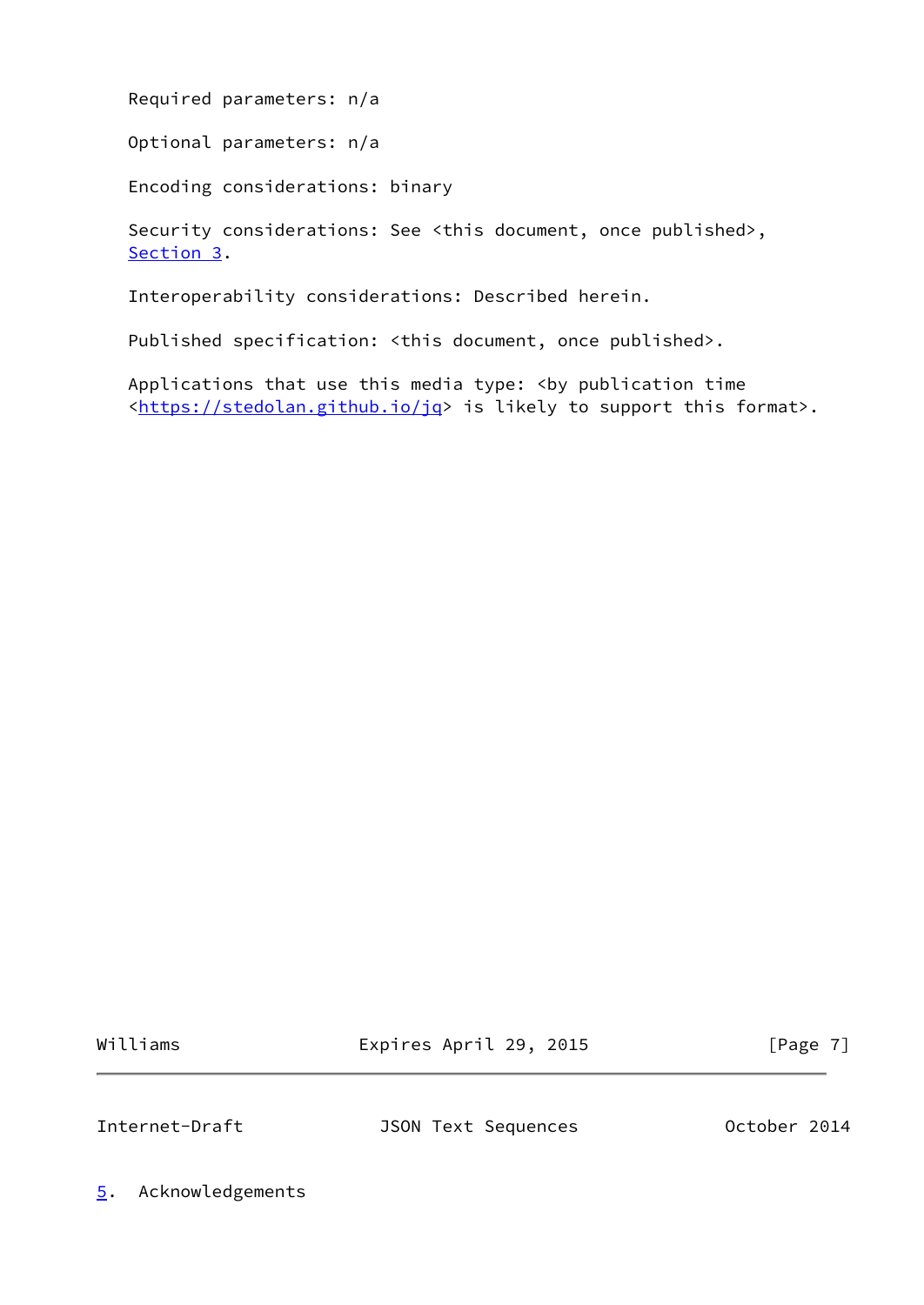Phillip Hallam-Baker proposed the use of JSON text sequences for logfiles and pointed out the need for resynchronization. Stephen Dolan created <<https://github.com/stedolan/jq>>, which uses something like JSON text sequences (with LF as the separator between texts on output, and requiring only such whitespace as needed to disambiguate on input). Carsten Bormann suggested the use of ASCII RS, and Joe Hildebrand suggested the use of LF in addition to RS for disambiguating top-level number values. Paul Hoffman shepherded the Internet-Draft. Many others contributed reviews and comments on the JSON Working Group mailing list.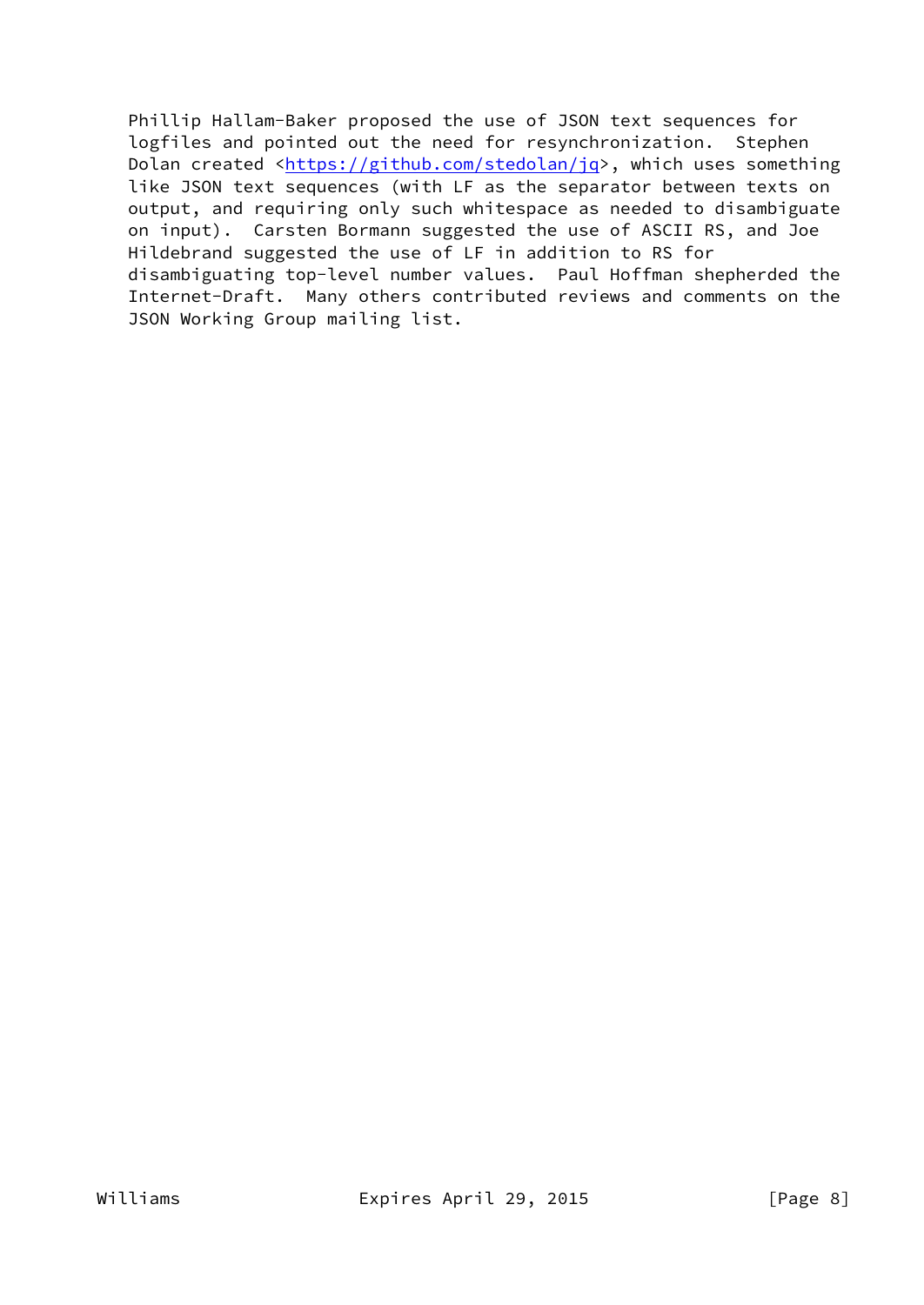<span id="page-9-1"></span>Internet-Draft JSON Text Sequences October 2014

- <span id="page-9-0"></span>[6](#page-9-0). Normative References
	- [RFC2119] Bradner, S., "Key words for use in RFCs to Indicate Requirement Levels", [BCP 14](https://datatracker.ietf.org/doc/pdf/bcp14), [RFC 2119](https://datatracker.ietf.org/doc/pdf/rfc2119), March 1997.
	- [RFC0020] Cerf, V., "ASCII format for network interchange", [RFC 20](https://datatracker.ietf.org/doc/pdf/rfc20), October 1969.
	- [RFC5234] Crocker, D. and P. Overell, "Augmented BNF for Syntax Specifications: ABNF", STD 68, [RFC 5234](https://datatracker.ietf.org/doc/pdf/rfc5234), January 2008.
	- [RFC7159] Bray, T., "The JavaScript Object Notation (JSON) Data Interchange Format", [RFC 7159](https://datatracker.ietf.org/doc/pdf/rfc7159), March 2014.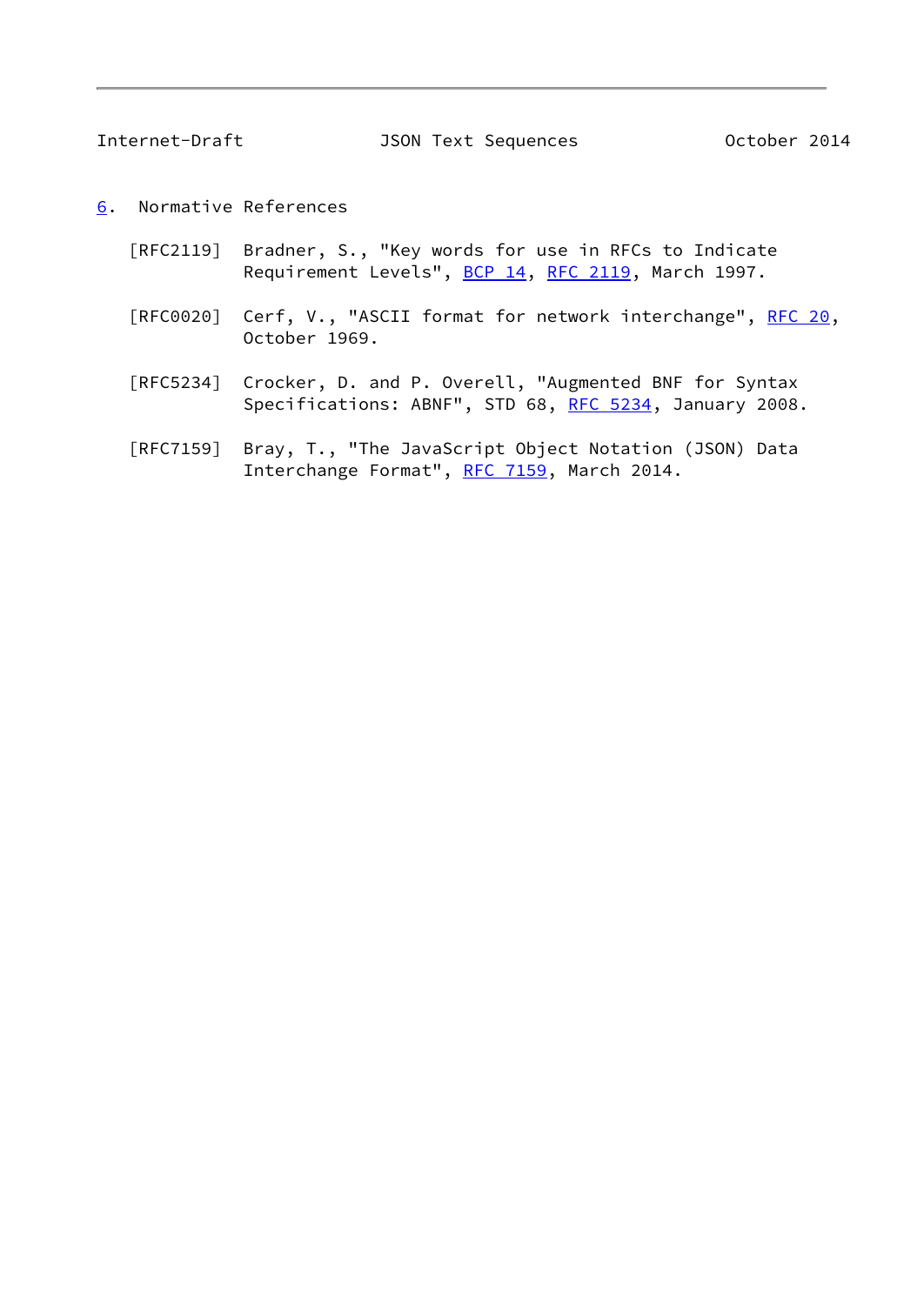Williams **Expires April 29, 2015** [Page 9]

<span id="page-10-0"></span>Internet-Draft JSON Text Sequences October 2014

Author's Address

 Nicolas Williams Cryptonector, LLC

Email: nico@cryptonector.com